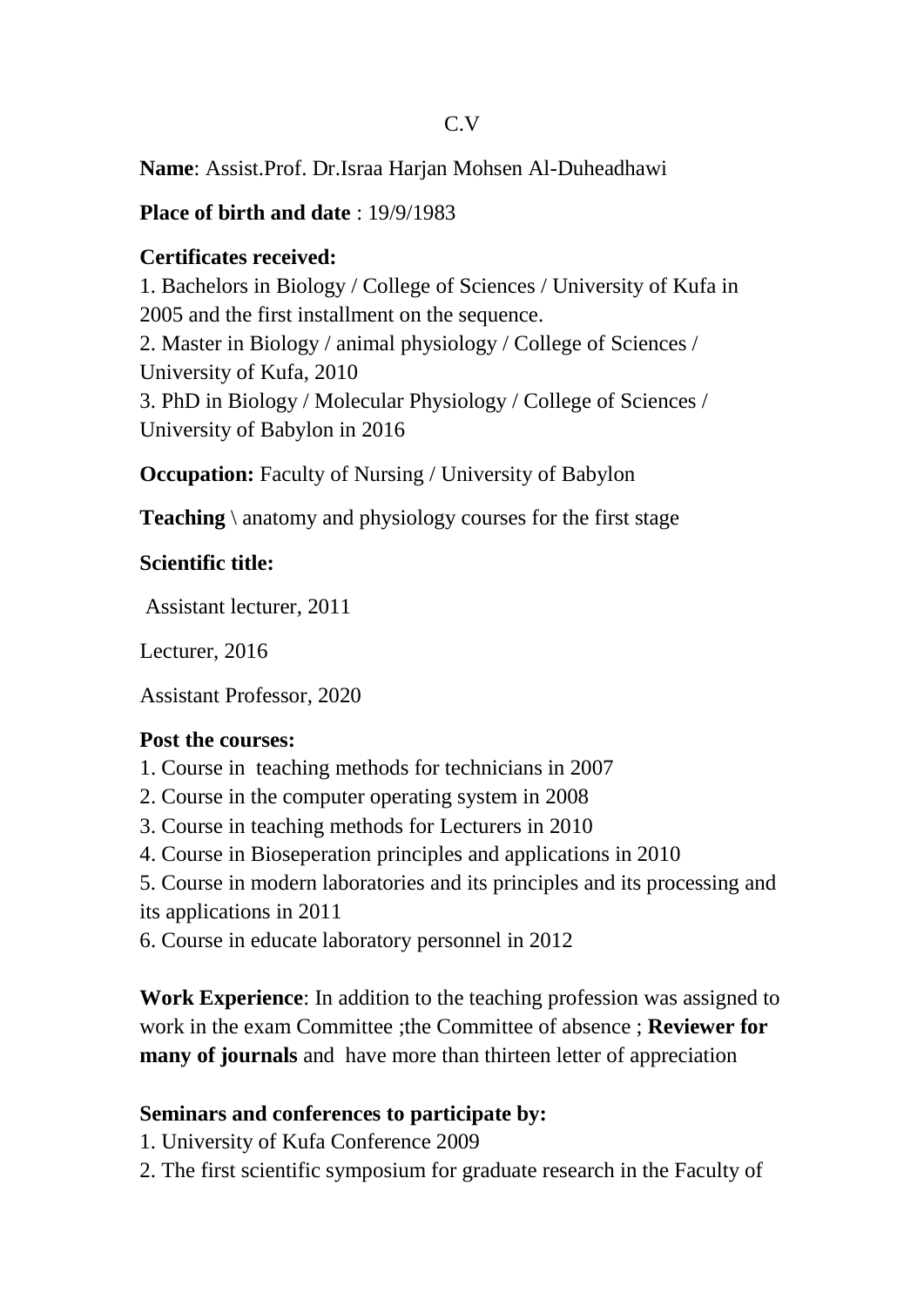Sciences / University of Babylon in 2015

3. The second scientific symposium for graduate research in the Faculty of Sciences / University of Babylon in 2016.

4.E-learning breaking time, Space, and Pandemic ELISEVER2020.

5. Using Green Buildings To Deal With Pollution Problems

6. Case study: How a researcher stays up to date and competitive with Scopus. ELISEVER2020

7. Essential tips for publishing in high-impact journals. ELISEVER2020

8. Infectious Disease Outbreak Research: Insights and Trends. ELISEVER2020

9. Introduction to writing research articles.ELISEVER2020

10. CRISPR- Technology Workshop.2020

11.Let's Break the Chain of COVID-19 Infection.MBRU.2020

12.COVID-19: Operational Planning Guidelines and COVID-19 Partners.

Platform to support country preparedness and response.WHO.2020

13.Coronavirus - What you need to know.Alison2020

14. Advance Technologies in Nucleic Acids Sequencing2019

15.2<sup>nd</sup> international conference of University of Mustansiriyah  $\sqrt{25}$ February,2021

16. 1<sup>st</sup> international conference of University of Diyala \27 May,2021

17.  $1<sup>st</sup>$  international online conference of University of Kufa \ faculty of nursing \30 March,2021

18.  $5<sup>th</sup>$  international medical conference of University of Karblaa \ faculty of medicine \5 April,2021

# **Research published:**

- 1- Effect of arithritis on some blood biochemical criteria in women in Najaf Governorate.
- 2- The poisonal effects of the fungi Aspergillus parasiticum , Bipolaris micropus which are isolated from rice in some physiological blood criteria and histological in albino rats.
- 3- Effect of saponin extract of Ziziphus Sapina Christi leaves in reducing induced hyperlipidemia in albino rats.
- 4- Response of Visia faba to biocides Floramyle and Bacilin to control damping off diseases that caused by fungus Rhizoctonia solani .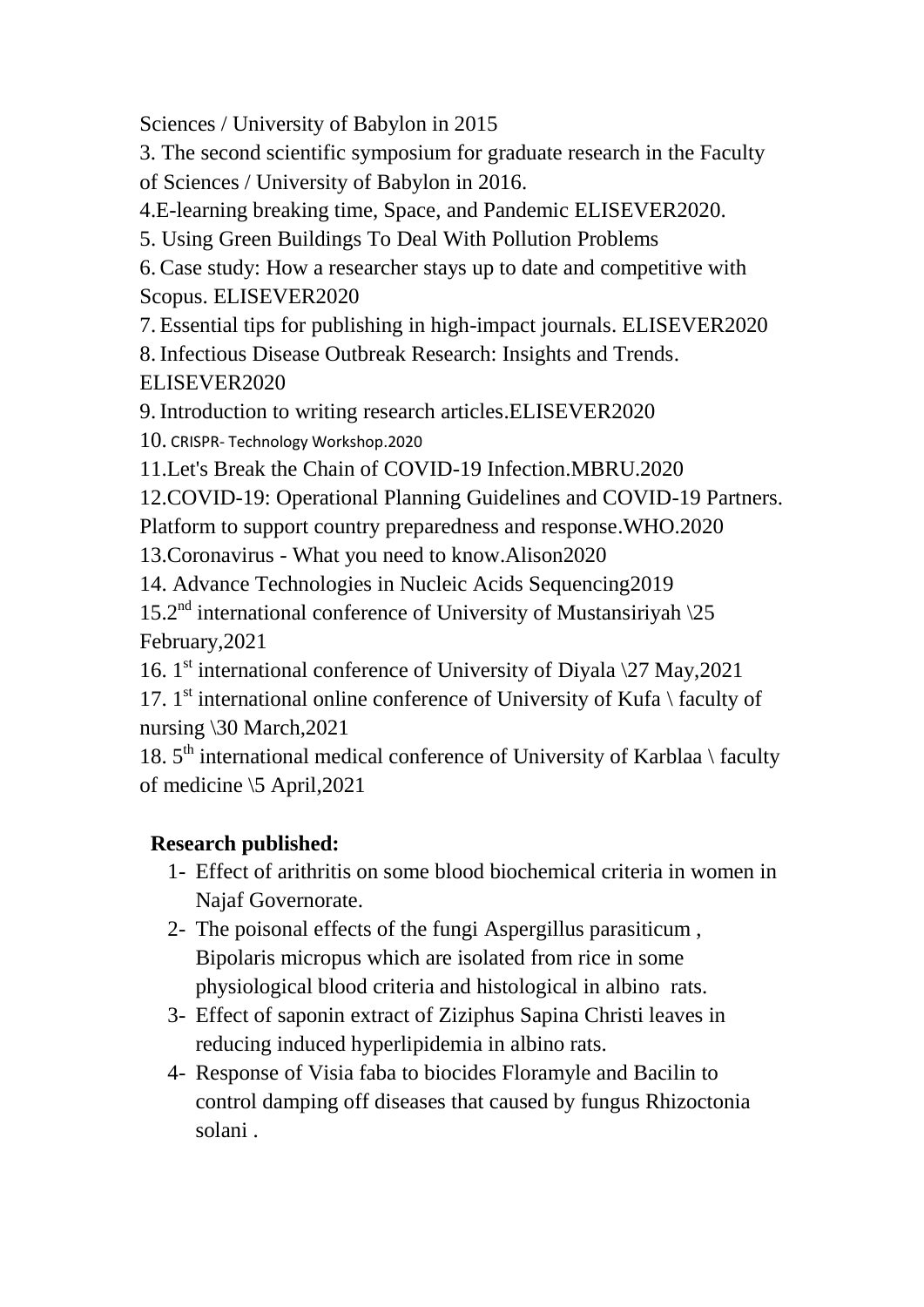- 5- assess the efficiency of some disinfectants to control some fungi isolated from the dormitories for females and males in the province of Najaf.
- 6- control of some fungi isolated from the fruits of pomegranate postharvest using plant extracts.
- 7- Effective of different factors on trace elements concentrations in Iraqi lactating mothers' milk.
- 8- Polymorphism in the transmembrane region of the MICA gene and some clinical manifestation of Behcet disease in Iraqi population
- 9- Interaction of Insulin hormone with microalbuminuria and blood pressure in type 2 diabetic patients.
- 10- The study of the time period of exposure to UV radiation on some physiological parameters in the blood of albino mice female ( Mus Musculus)
- 11- Estimation of sex hormones in type 2 diabetes patients. International Journal of ChemTech Research. Vol.9, No.06 pp 476-487, 2016
- 12- Interaction of Insulin Hormone with Microalbuminuria and Blood Pressure in Type 2 Diabetic Patients.Journal of Babylon University/Pure and Applied Sciences/ No.(5)/ Vol.(24): 2016
- 13- THE EFFECT OF ANTIBACTERIAL AGENT PRODUCED FROM PENICILLIUMGRISEO FULVUM IN INHIBITION GROWTH OF BACTERIA AND IN SOME PHYSIOLOGICAL AND BIOCHEMICAL PARAMETERS OF BLOOD IN MALE OF WHITE RATS Asian Jr. of Microbiol. Biotech. Env. Sc. Vol. 19, No. (4) : 2017 : 113-118
- 14- ESTIMATION IL-2 GENE POLYMORPHISMS IN IRAQI RHEUMATOID ARTHRITIS PATIENTS USING PCR-SSCP TECHNIQUE. Biochem. Cell. Arch. Vol. 18, Supplement 1, pp. 991-994, 2018
- 15- Association of miR-499 Gene Polymorphism with Some hormones in type 2 diabetes Mellitus Patients. Indian Journal of Public Health Research & Development, November 2018, Vol.9, No. 11
- 16- Polymorphisms of MicroRNA-146a Gene in Behcet's Disease in Iraqi PatientsJournal of PurE and aPPliEd Microbiology, Sept. 2018. Vol. 12(3), p. 1579-1582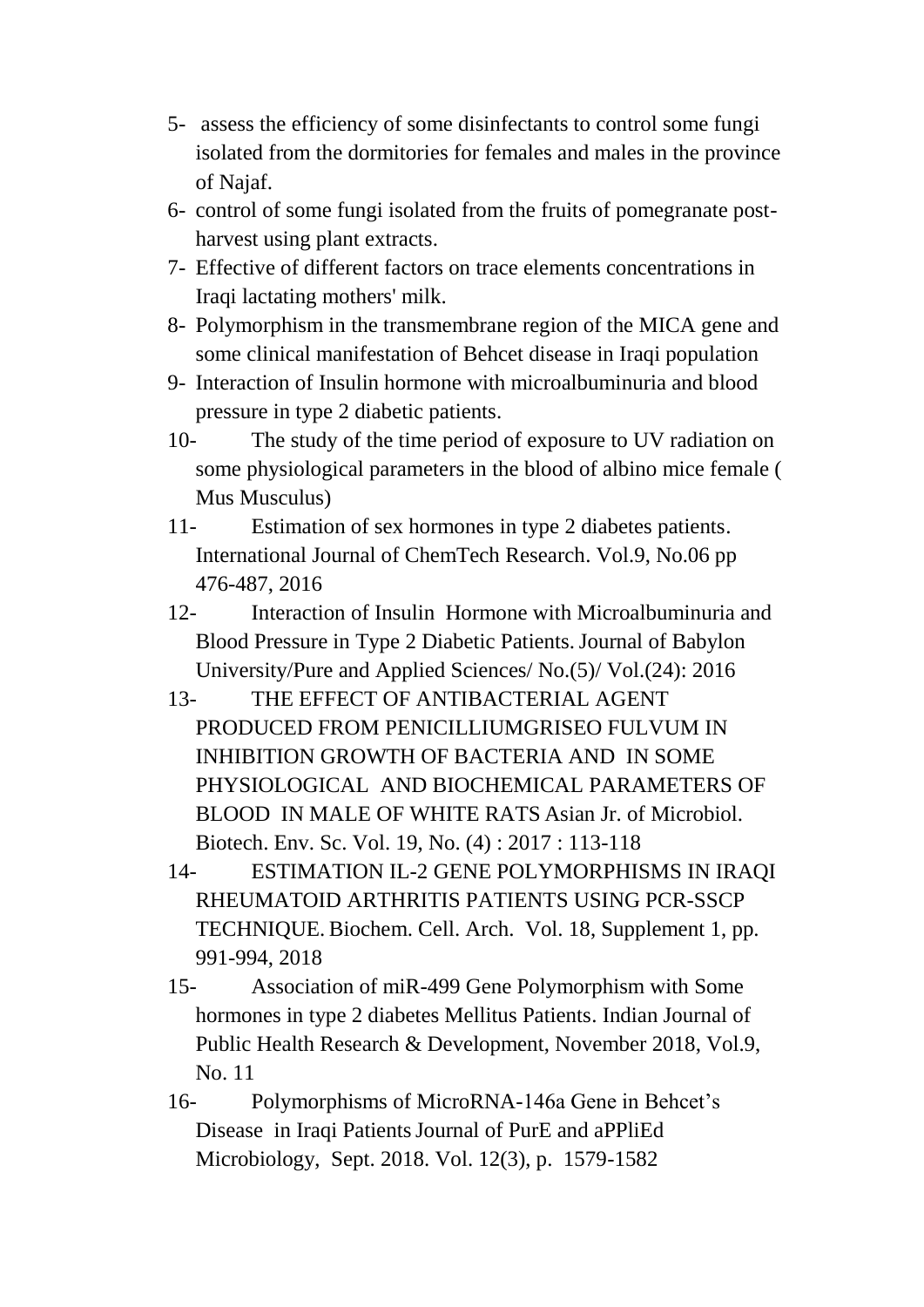- 17- Role of MIR-196a2 Gene Polymorphism in Some Hormonal and Physiological Parameters Levels in Type 2 Diabetic Patients Journal of PurE and aPPliEd Microbiology, Sept. 2018. Vol. 12(3), p. 1537-1542
- 18- Study Polymorphisms of IL-4 Gene Using PCR-SSCP Technique in Iraqi Systemic lupus erthymatous Patients/J. Pharm. Sci. & Res. Vol. 10(3), 2018, 613-614
- 19- Evaluation of malonaldehyde levels and study of its association with occupational stress in nurses ©Annals of Tropical Medicine & Public Health S284 December 2019 Vol. 22 (10)
- 20- Effect of Black seed oil on some physiological parameters in female rats treated with Aflatoxin B1, B2 . Indian Journal of Public Health Research & Development Volume 10, No.12, December 2019
- 21- Genetic polymorphisms of ATP6 gene in vitiligo patients. ©Annals of Tropical Medicine & Public Health SPe125 August 2019 Vol. 22(I)
- 22- Study of the Influence of the Biochemical Parameters of Laboratory Rats Treated with Aflatoxin and Black Seed Oil Indian Journal of Forensic Medicine & Toxicology, October-December 2019, Vol. 13, No. 4
- 23- Compared between the efficiency of chemotherapy and alcoholic extract of plant leaves Melia azedarch L. in the growth of many fungi that cause Tinea capitis in humans in the laboratory /J. Pharm. Sci. & Res. Vol. 11(2), 2019, 393-397.
- 24- HEALTH EFFECTS OF CHLORINATED WATER: A REVIEW ARTICLE Pak. J. Biotechnol. Vol. 16 (3) 163-167 (2019)
- 25- Polymorphisms of IL-4 Gene in Iraqi Behçet's Disease Patients Journal of Global Pharma Technology 2019| Vol. 11| Issue 05 (Suppl.) |460-463
- 26- [Study the effect of chlorine gas in some blood criteria among](https://scholar.google.com/scholar?oi=bibs&cluster=776100049549023143&btnI=1&hl=en)  [the workers in the water purification plants in Babylon governorate](https://scholar.google.com/scholar?oi=bibs&cluster=776100049549023143&btnI=1&hl=en) .Annals of the Romanian Society for Cell Biology, 2021
- 27- [ASSOCIATIONS BETWEEN SUPEROXIDE](https://scholar.google.com/scholar?oi=bibs&cluster=1194770537441718084&btnI=1&hl=en)  [DISMUTASE, MALONDIALDEHYDE AND AGE, BMI IN](https://scholar.google.com/scholar?oi=bibs&cluster=1194770537441718084&btnI=1&hl=en)  [HYPERTHYROIDISM WOMEN OF IRAQI](https://scholar.google.com/scholar?oi=bibs&cluster=1194770537441718084&btnI=1&hl=en)